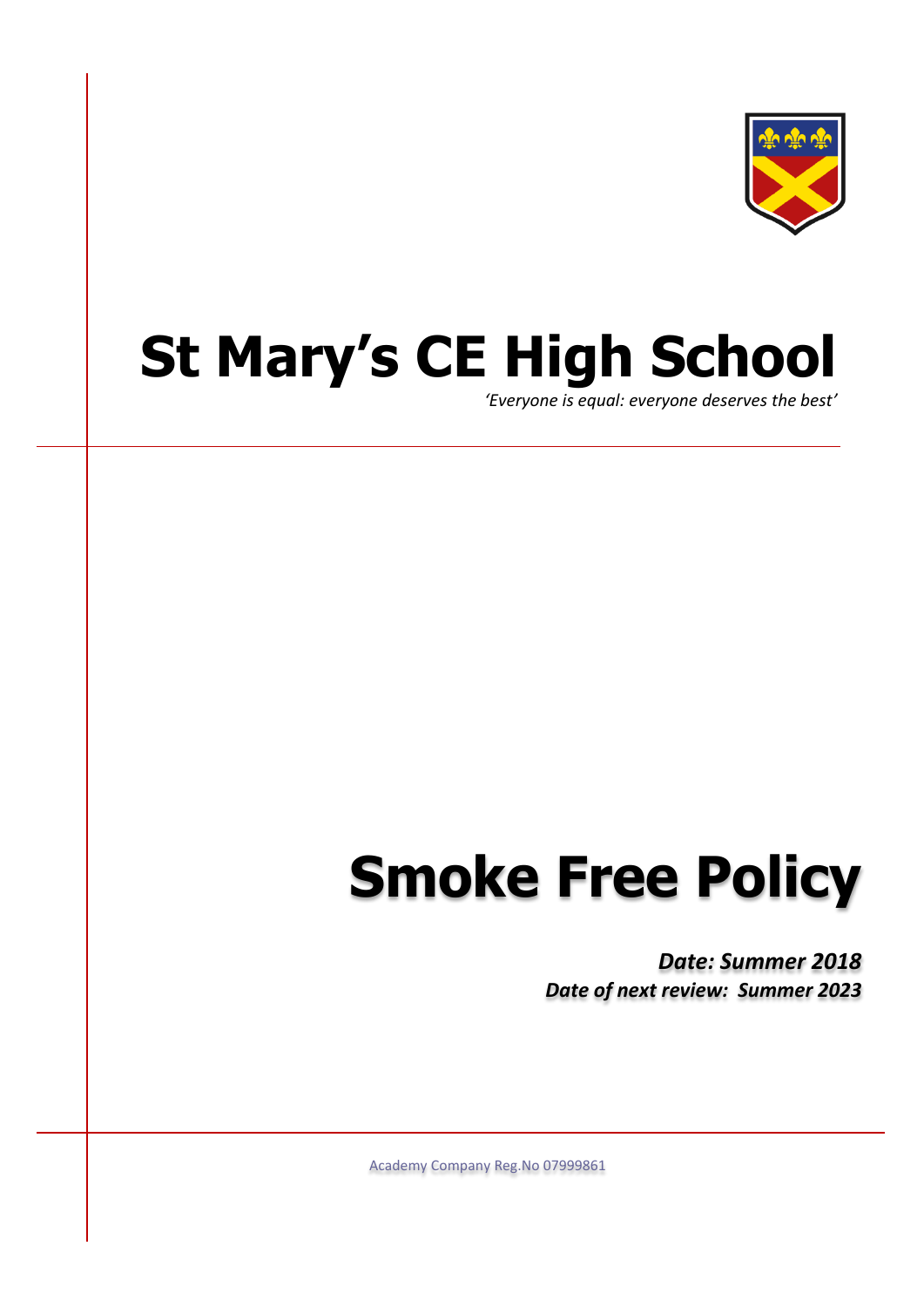*"Our vision, as a school with a Christian ethos, is founded on The Parable of the Sower, where*

*"Through God's love, we are the rich soil where seeds flourish and roots grow", Mark 4: 3-9*

*This underpins our motto, Aspire Challenge Succeed, and is key to what we do. We provide a safe, nurturing environment in which we can all flourish. We have the very highest aspirations for our students, their families, our local community, and ourselves. We challenge students by having a rich and exciting curriculum provision and by making learning practical, engaging and enjoyable. We enable students to succeed by providing the best possible personalised support."*

Nicholas Simms – Head Teacher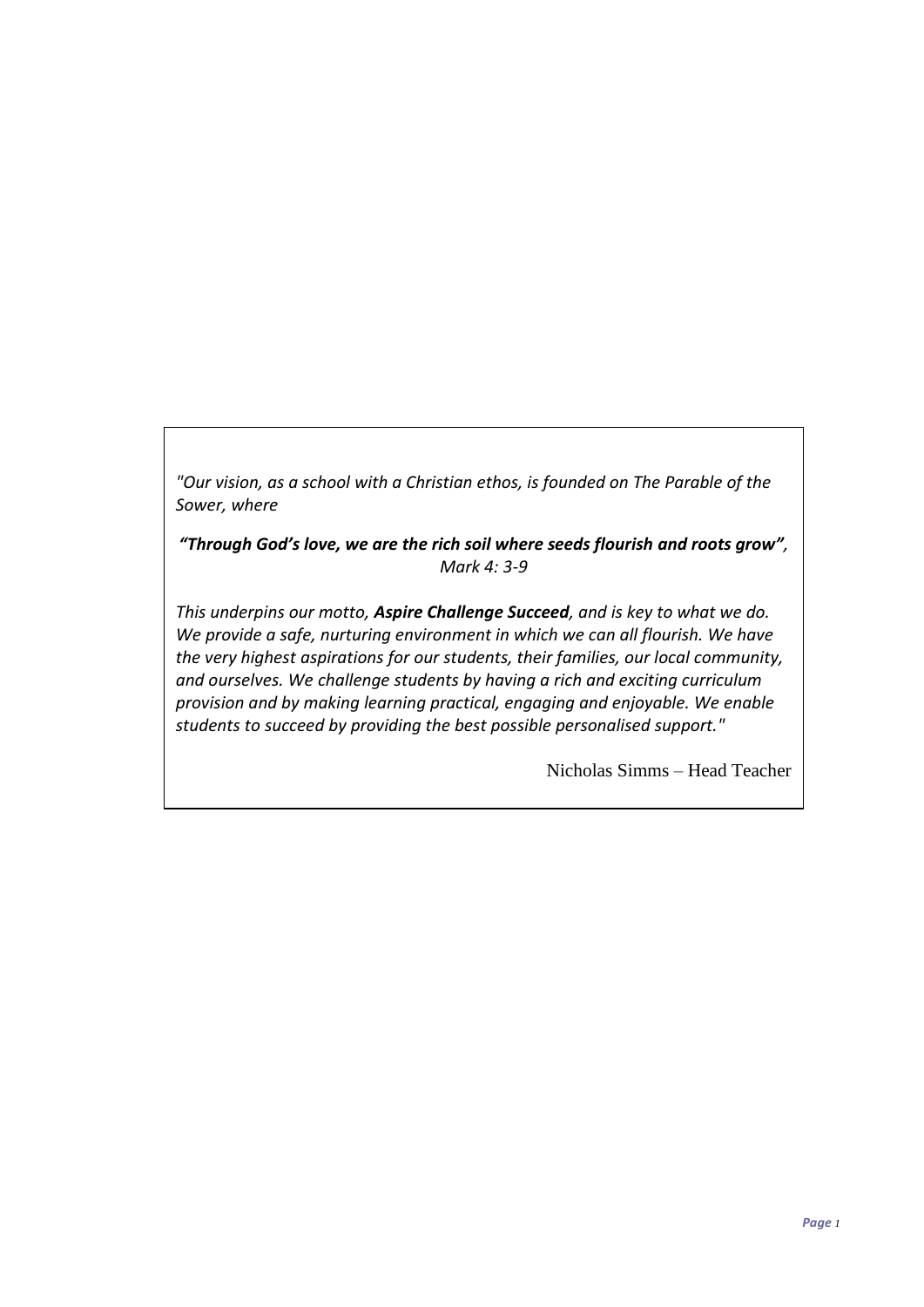**St Mary's CE High School Smoke-Free Policy**

## **SAFEGUARDING STATEMENT**

**The Governors of St Mary's have made safeguarding a fundamental priority and are committed to ensuring that safeguarding of children and young people remains at the core of their work. For this reason, the principles of excellent safeguarding practice are integral to the culture of St Mary's and every aspect of the school's work. This policy supports this commitment to safeguarding and should be read in conjunction with other school policies as appropriate.**

**It is every person's responsibility to safeguard and promote the welfare of children and it remains a paramount concern of all who work in and who are part of the St Mary's community.**

This policy has been developed to protect employees, service users, customers and visitors from exposure to second hand smoke, and ensure compliance with the Health Act 2006.

Exposure to second hand smoke increases the risk of lung cancer, heart disease and other serious illness. Ventilation or separating smokers and non-smokers within the same airspace does not completely stop the potential dangerous exposure.

It is the policy of St Mary's CE High School that:

- our workplace, premises and school grounds are smoke-free
- all employees of St Mary's have the right to work in a smoke-free environment

The policy came into effect on  $1<sup>st</sup>$  July 2007 in line with National Legislation, and is reviewed every five years, or as required by legislation

Smoking\* in the school premises, in the grounds or buildings within those grounds or in vehicles on the school grounds, is prohibited to everyone. This includes all governors, employees, students and visitors, parents/carers, consultants, contractors and customers.

Overall responsibility for policy implementation rests with the Head Teacher, and review responsibility rests with the Governing Body. However, all staff are obliged to adhere to and support the implementation of the policy.

The Head Teacher is responsible for

- ensuring all employees and stakeholders are aware of the policy (and their role in the implementation and monitoring of the policy)
- ensuring all personnel have access to a copy of the policy

Appropriate 'no-smoking' signs will be clearly displayed at the entrances to and within the premises, and in all vehicles owned or operated by the school.

The no smoking policy must be adhered to in relation to any private vehicle used to transport students or staff of the School whilst on school business.

The School's Disciplinary procedures will be followed if a member of staff does not comply with this policy. Staff should also see the School Code of Conduct for information relating to smoking breaks.